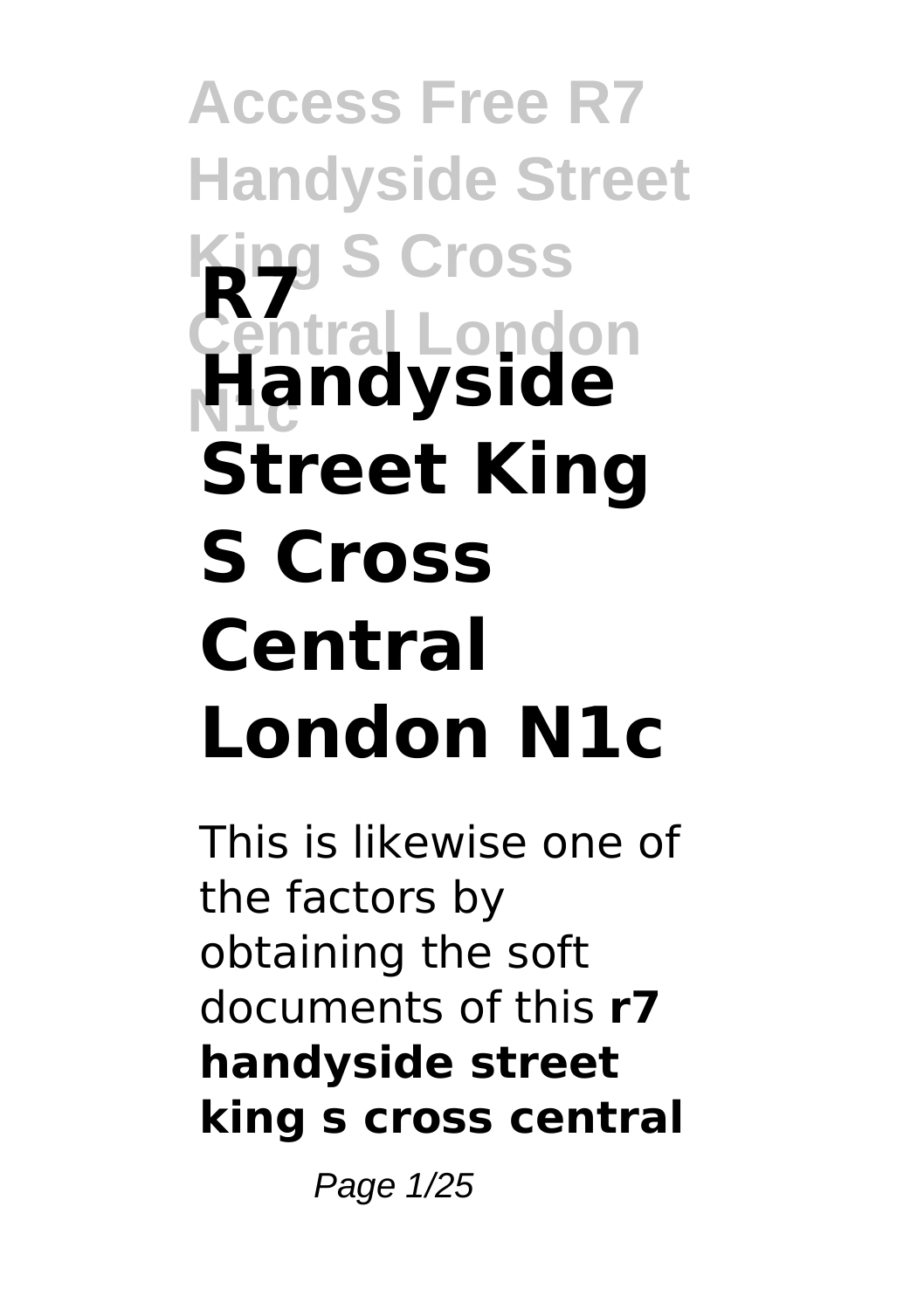**Access Free R7 Handyside Street Kondon n1c** by online. You might not require **N1c** spend to go to the more grow old to ebook start as capably as search for them. In some cases, you likewise reach not discover the notice r7 handyside street king s cross central london n1c that you are looking for. It will unquestionably squander the time.

Howeyer below, gone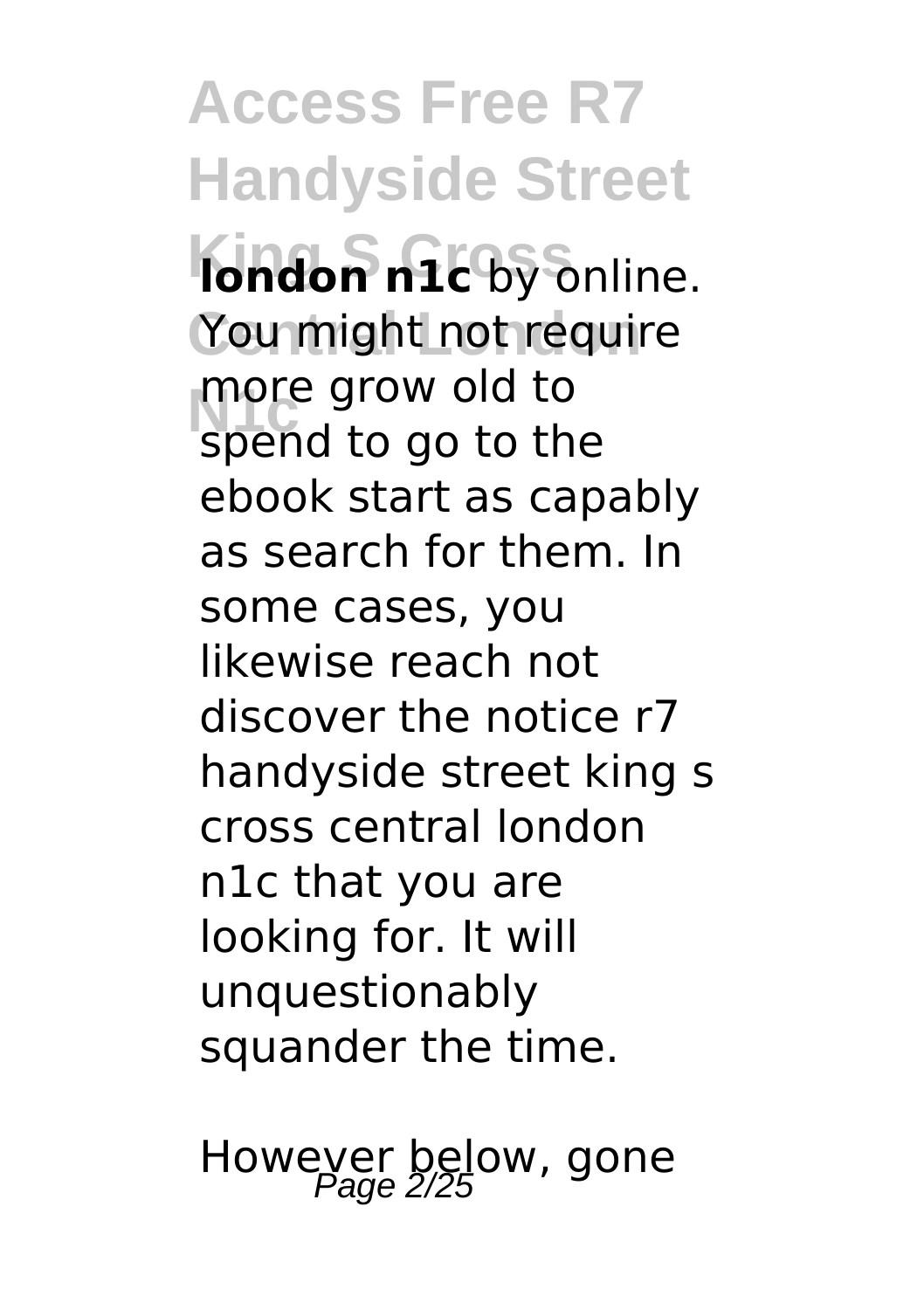**Access Free R7 Handyside Street King S Cross** you visit this web page, it will be in view of that very easy to ac<br>
competently as very easy to acquire as download lead r7 handyside street king s cross central london n1c

It will not understand many get older as we run by before. You can complete it while statute something else at house and even in your workplace. therefore easy! So, are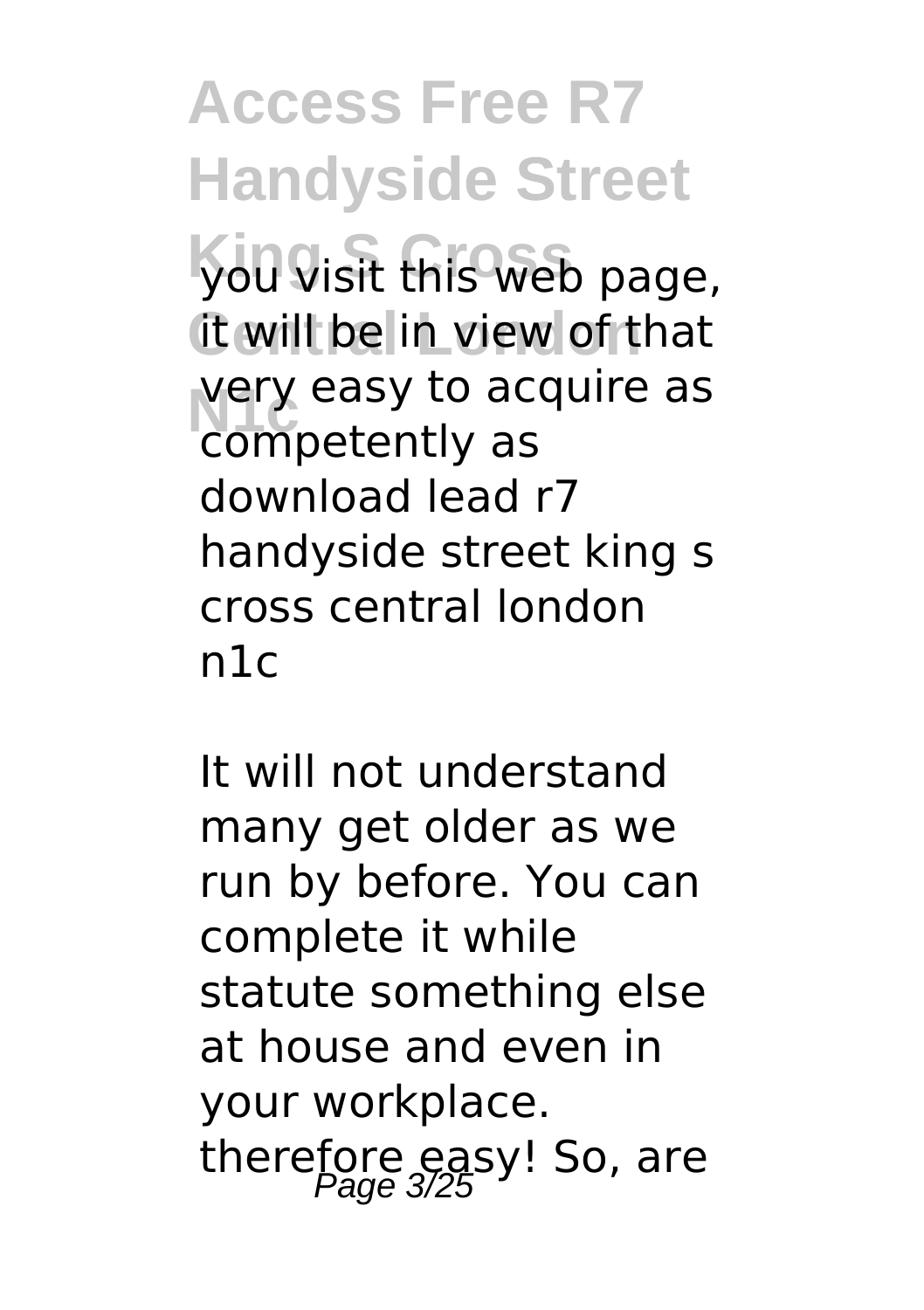**Access Free R7 Handyside Street King S Cross** you question? Just exercise just what we **present under as with**<br> **Rase as review <b>r7** ease as review **r7 handyside street king s cross central london n1c** what you next to read!

Despite its name, most books listed on Amazon Cheap Reads for Kindle are completely free to download and enjoy. You'll find not only classic works that are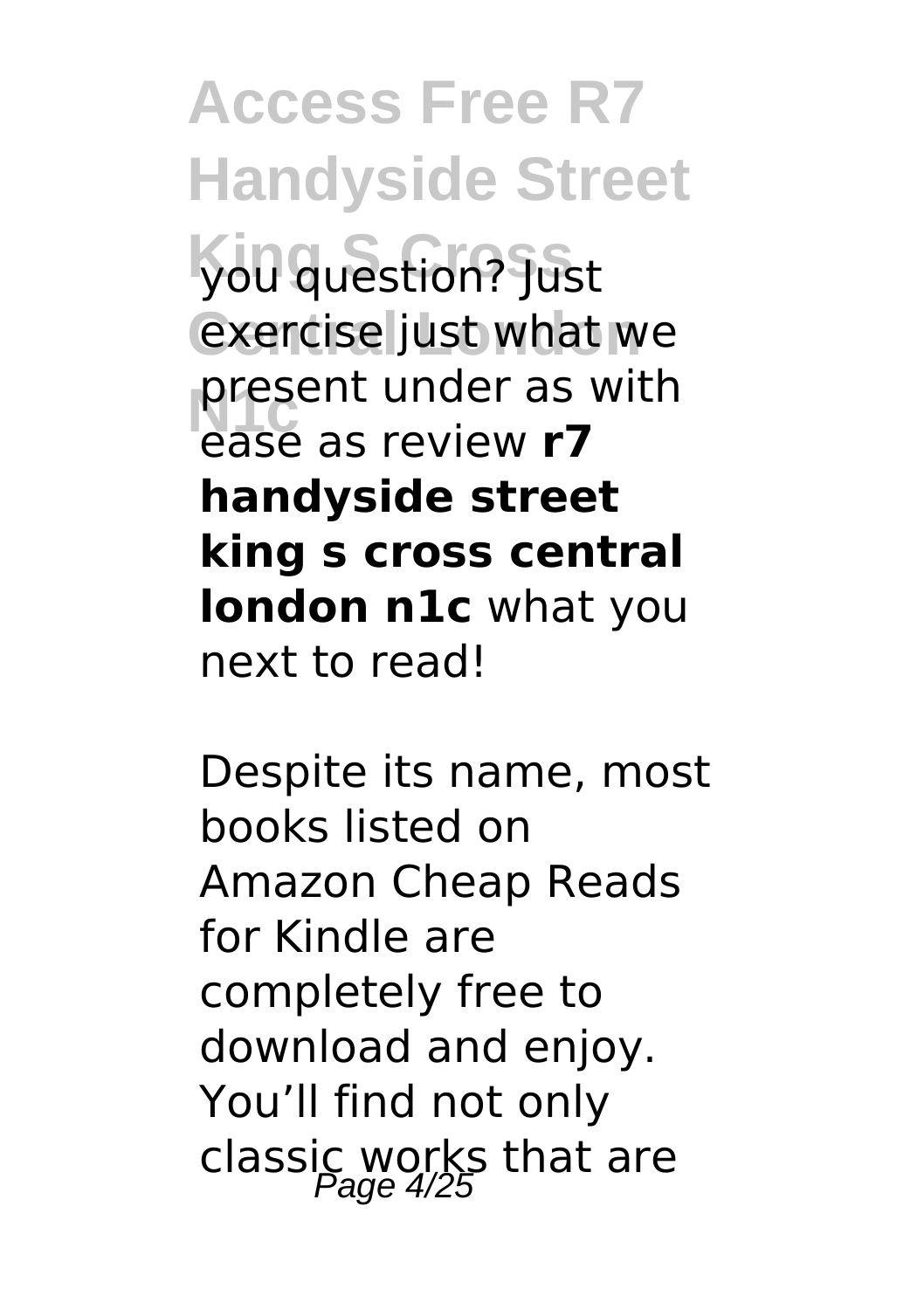**Access Free R7 Handyside Street King S Cross** now out of copyright, but also new books **N1c** chosen to give away from authors who have digital editions. There are a few paid-for books though, and there's no way to separate the two

### **R7 Handyside Street King S**

R7 is perfectly positioned at London's main transport hub, with all the amenities of vibrant King's Cross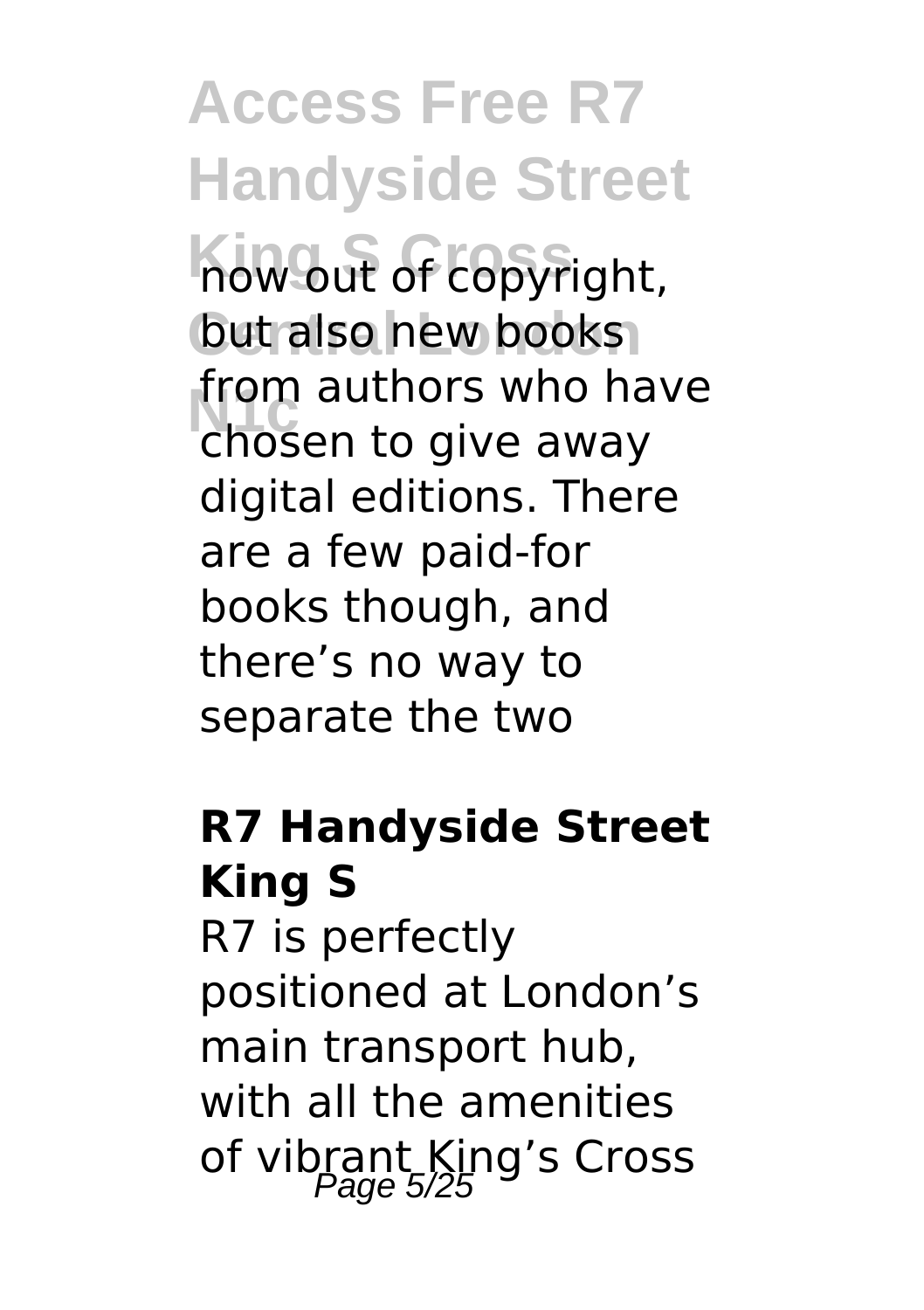# **Access Free R7 Handyside Street** on your doorstep. The upper office levels n have highly flexible

**N1c** floorplates. These can be sub-divided into a variety of smaller or larger areas with the ability to link floors vertically via internal stairs.

#### **R7, Handyside - King's Cross** Let R7, Handyside

Street, King's Cross, London N1 R7, Handyside, King's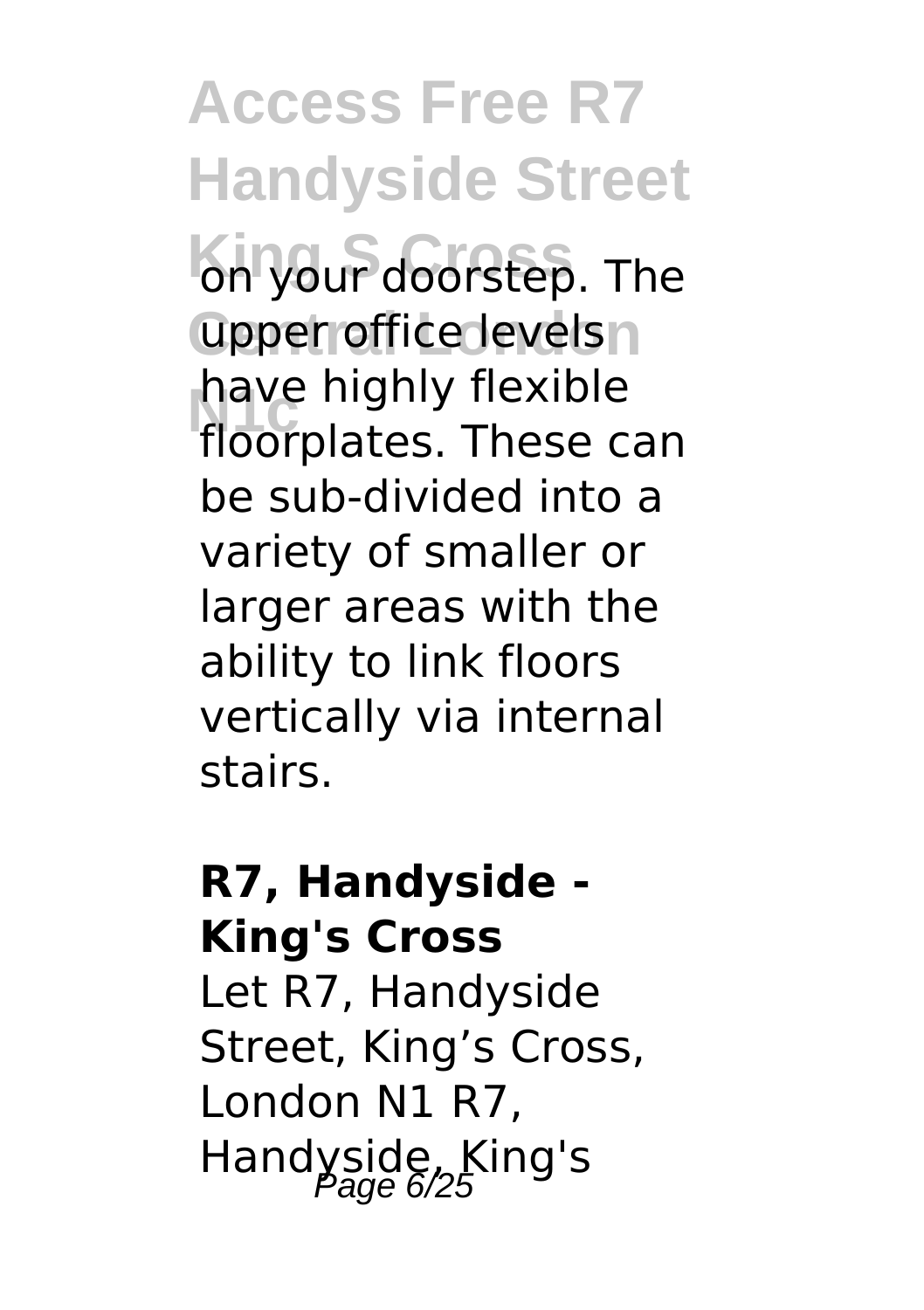**Access Free R7 Handyside Street King S Cross** Cross, London N1C 4DA **Central London** £85 per sq. ft

**N1c R7, Handyside Street, King's Cross, London N1 - Allsop** Description of R7 Kings Cross. R7 Kings Cross is a 10-storey mixeduse building in Kings Cross, London N1C. 17,000 sq ft, retail at ground level. The basement has a 'cycle spa' provides 260 bike spaces, changing rooms and showers.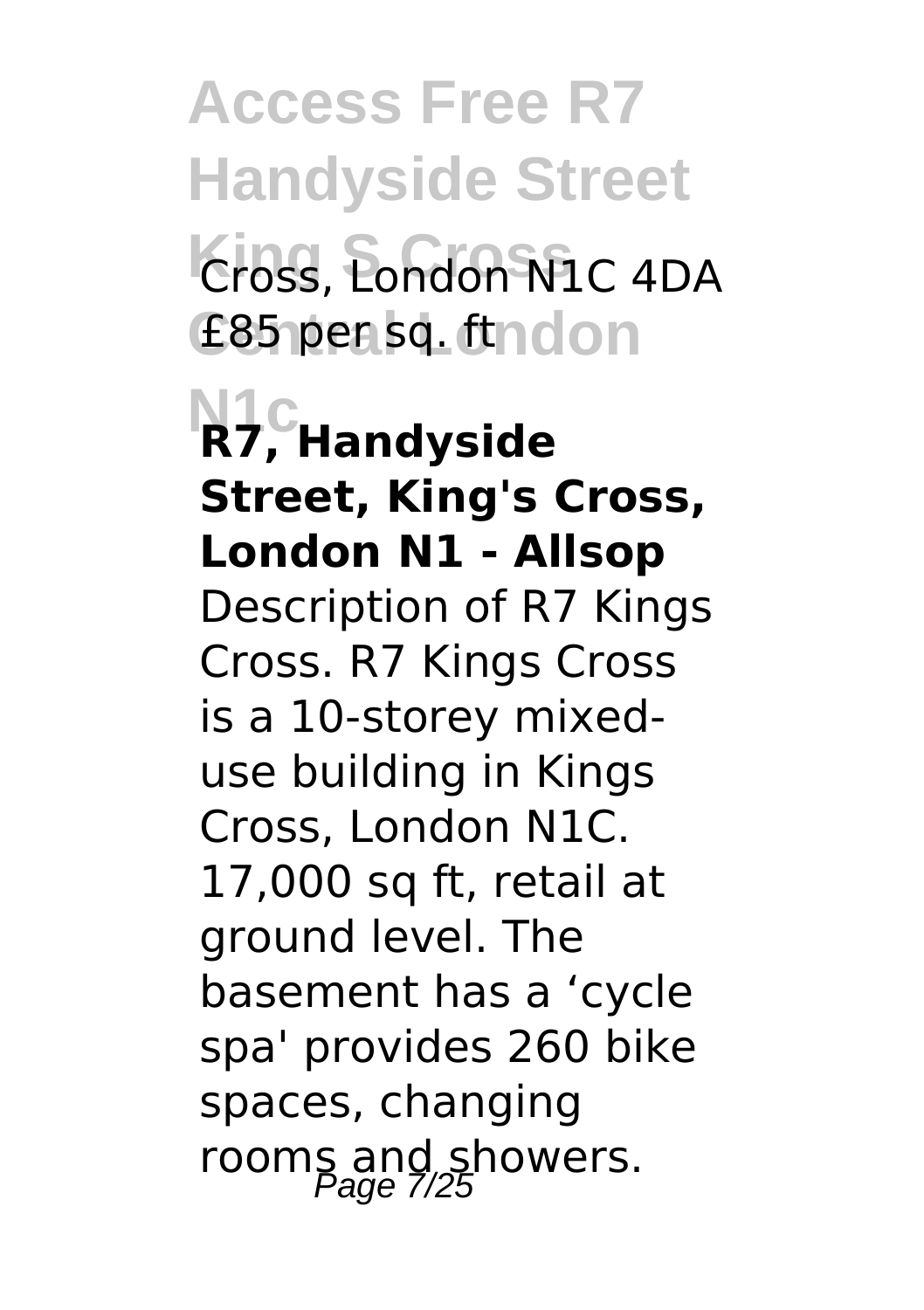**Access Free R7 Handyside Street**

**The Duggan Morris**designed building is **I** located on Handyside<br>Street, adjacent to the located on Handyside University of the Arts London.

#### **R7 Kings Cross - Handyside Street N1C | Buildington** T. he King's Cross regeneration area – all 67 acres of it – is notable architecturally for what you might call its cunning reinvention of the Victorian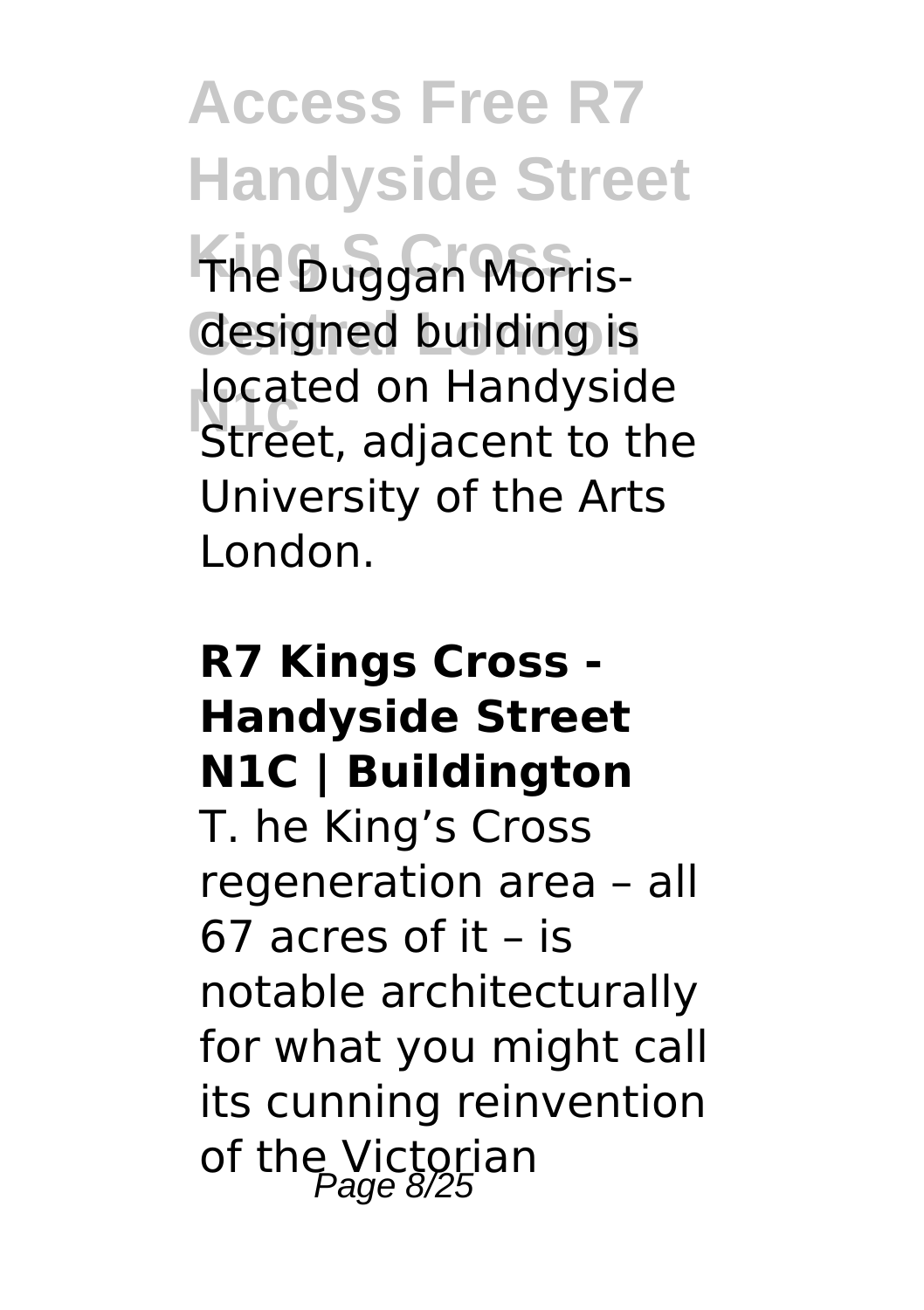**Access Free R7 Handyside Street King S Cross** industrial fabric: those imposing granary n **Dundings, goods shed**<br>gasholders and grain buildings, goods sheds, stores that now comprise the likes of Central Saint Martins, Caravan, Waitrose and, inevitably, luxury canalside flats.

### **R7 building, King's Cross: what exactly is it? | Gasholder** R7 sits in the centre of King's Cross, a 67 acre mixed use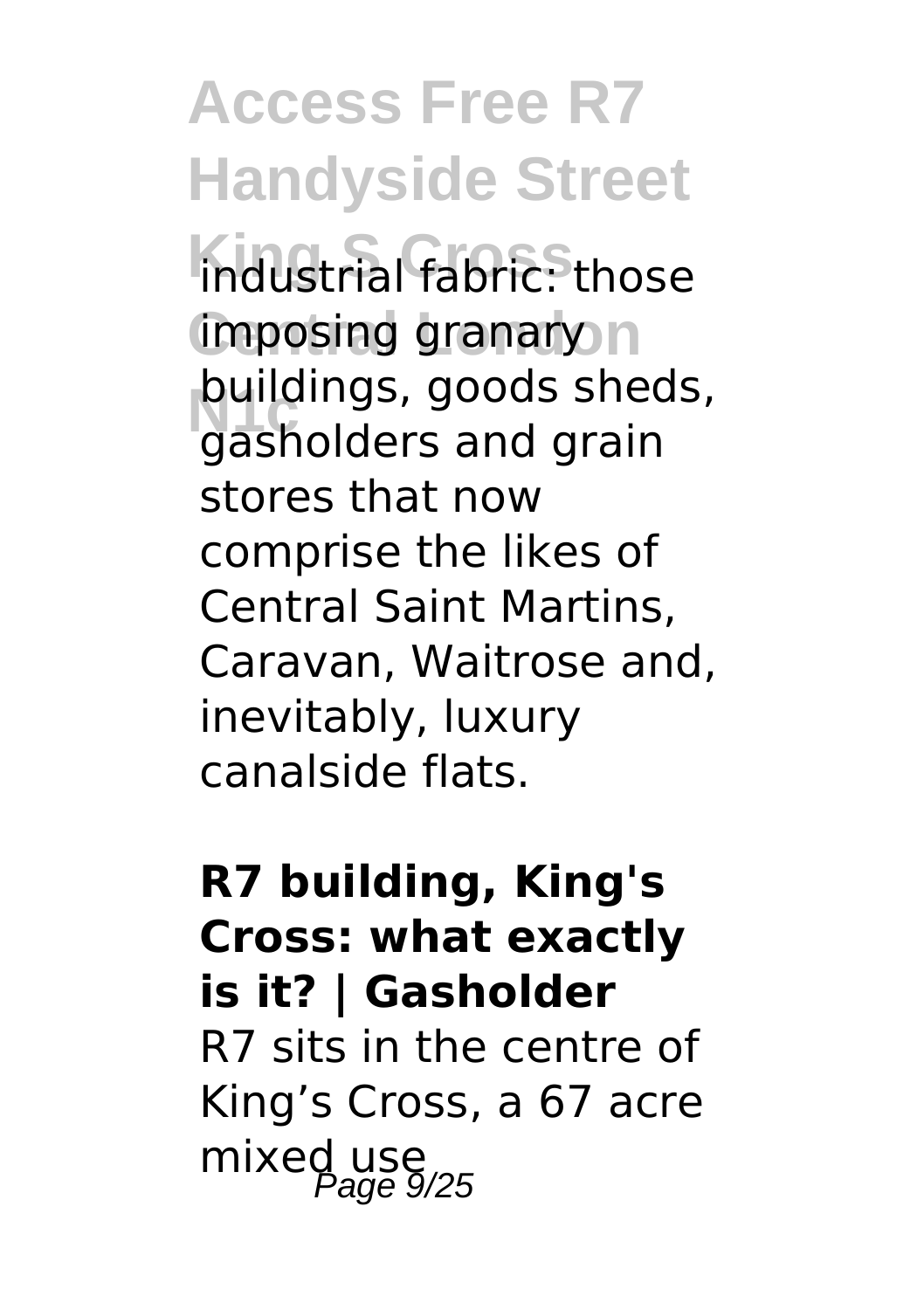**Access Free R7 Handyside Street** development, which is home to some of the **N1c** occupiers in the world. most prestigious office Surrounding the offices are numerous, eclectic amenities such as nearby Granary Square, the classic European cuisine at the German Gymnasium and the high quality shopping experience at St Pancras International.

## **R7, 7 Handyside**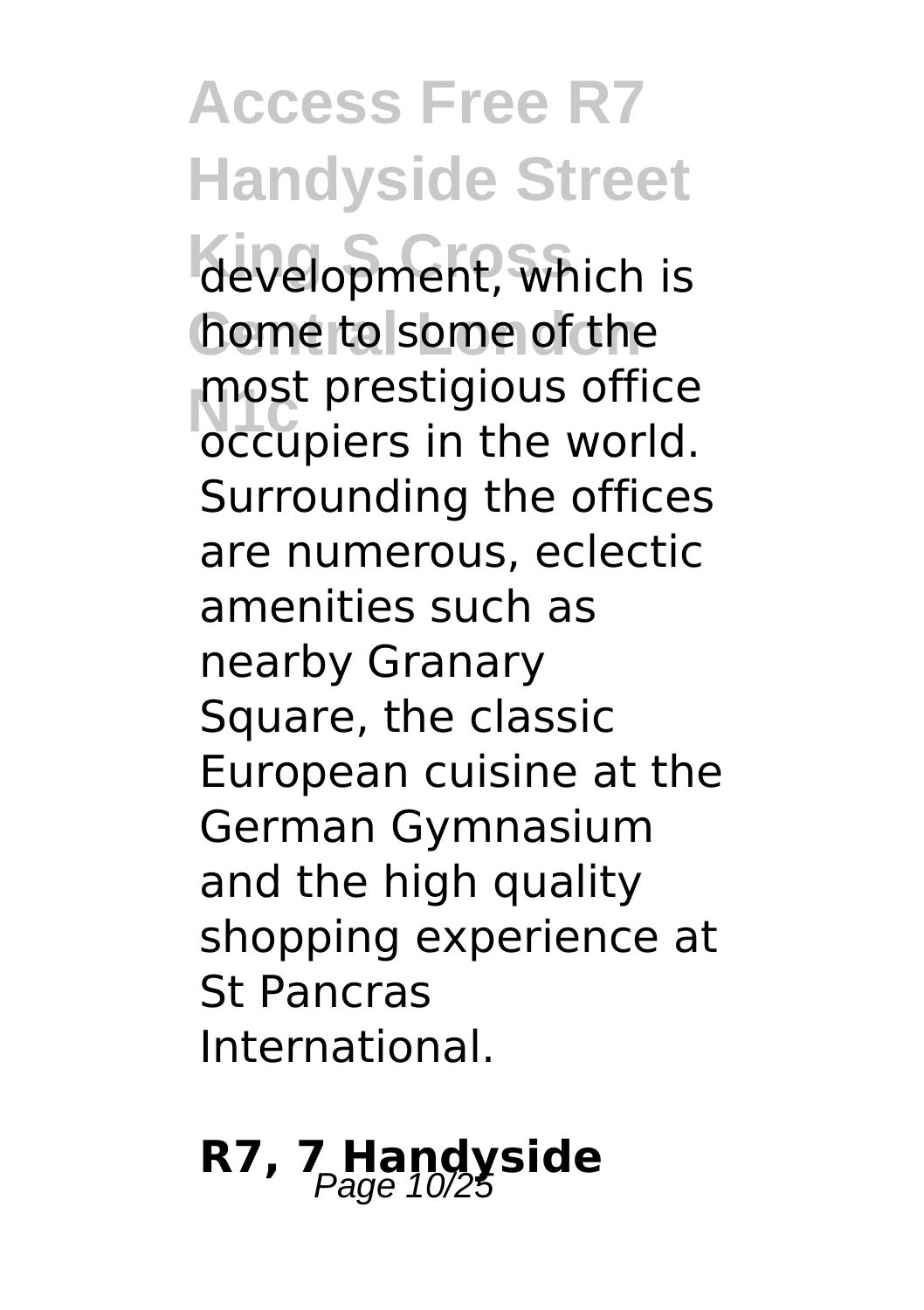**Access Free R7 Handyside Street King S Cross Street, London, Office, To Letcion NOCE PROPERTY TORIS**<br>**part of the King's Cross** The property forms Central development which comprises a number of commercial and buildings including substantial public realm and event space. R7 is located just north of the University of the Arts London on Handyside Street. The building comprises 155,000 sq ft of Grade  $A$  office<br>A office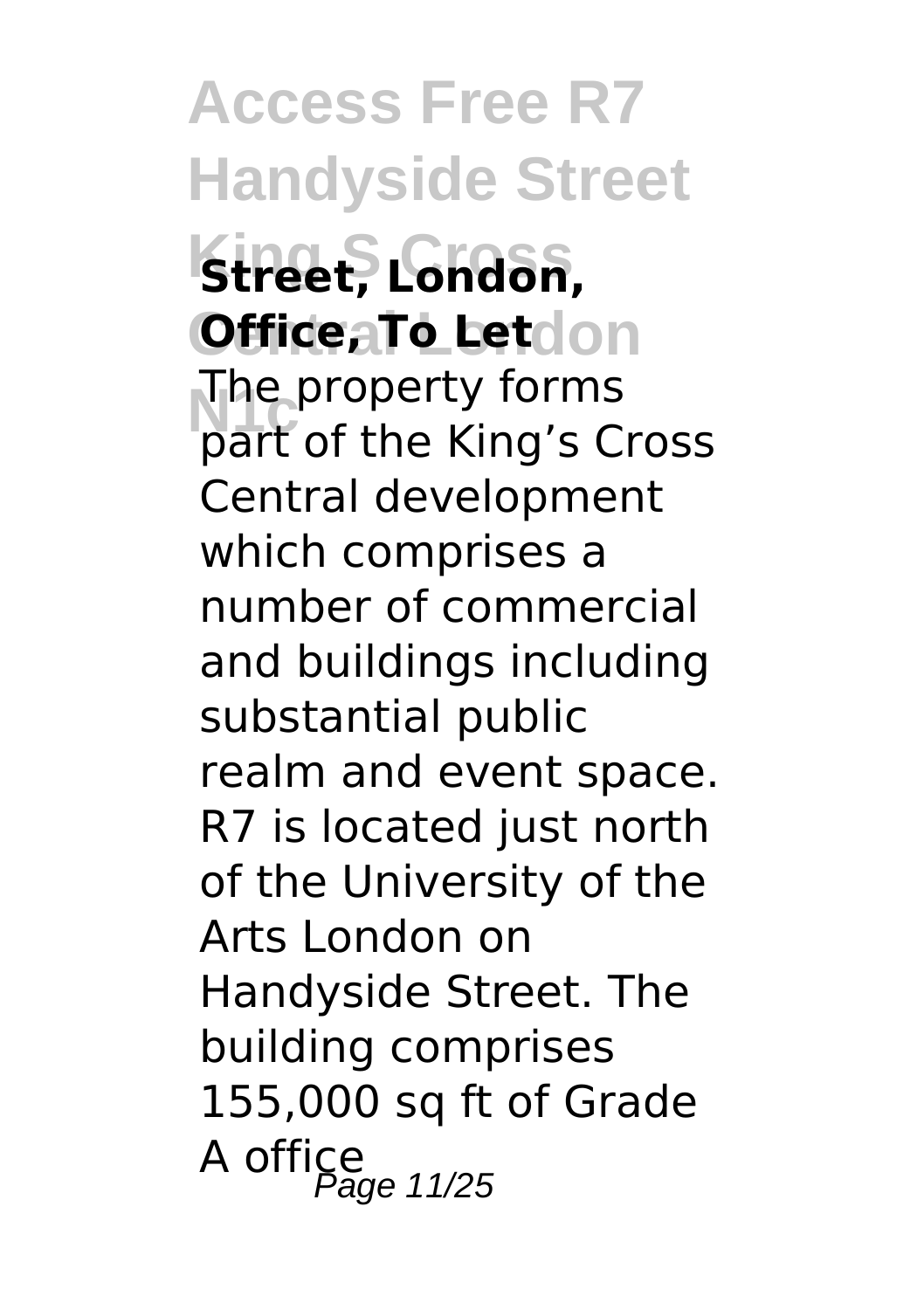**Access Free R7 Handyside Street**  $accommodation$  which **Central London** has

## **N1c R7 Handyside Street King s Cross Central, London N1C**

R7 is an 11-storey-high building in the fastdeveloping area of King's Cross.Its gridded facade is finished in two shades of pink, one of which is a close match to 2017's hottest hue, millennial pink.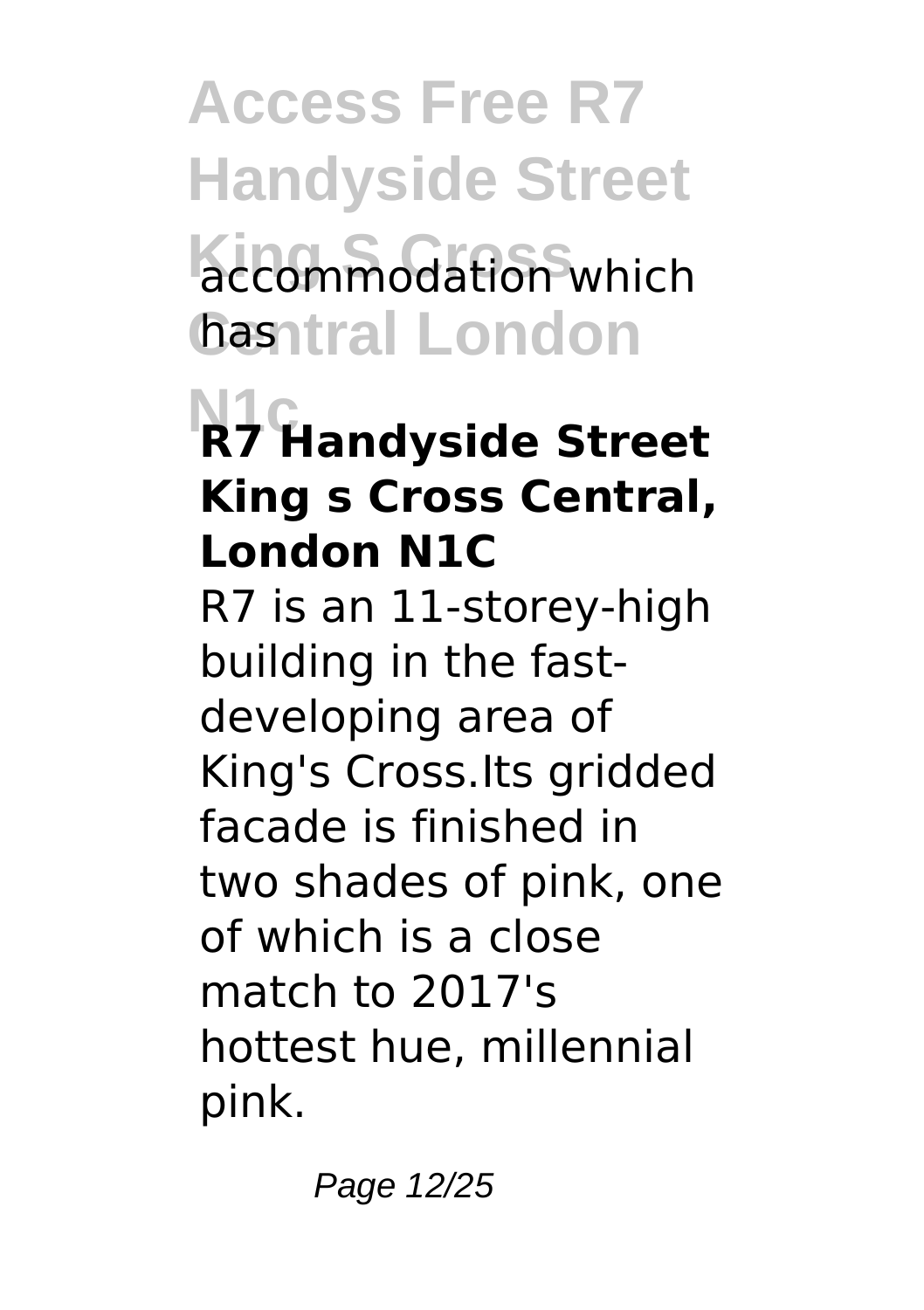**Access Free R7 Handyside Street King S Cross Duggan Morris builds office with** millenniai-<br>exterior ... **millennial-pink** Handyside Street is the main commercial thoroughfare to the north of the canal and is easily accessible by bus, bike or car. The King's Cross St Pancras transport hub with six tube lines, two mainline stations and Eurostar is within a nine minute walk.

Page 13/25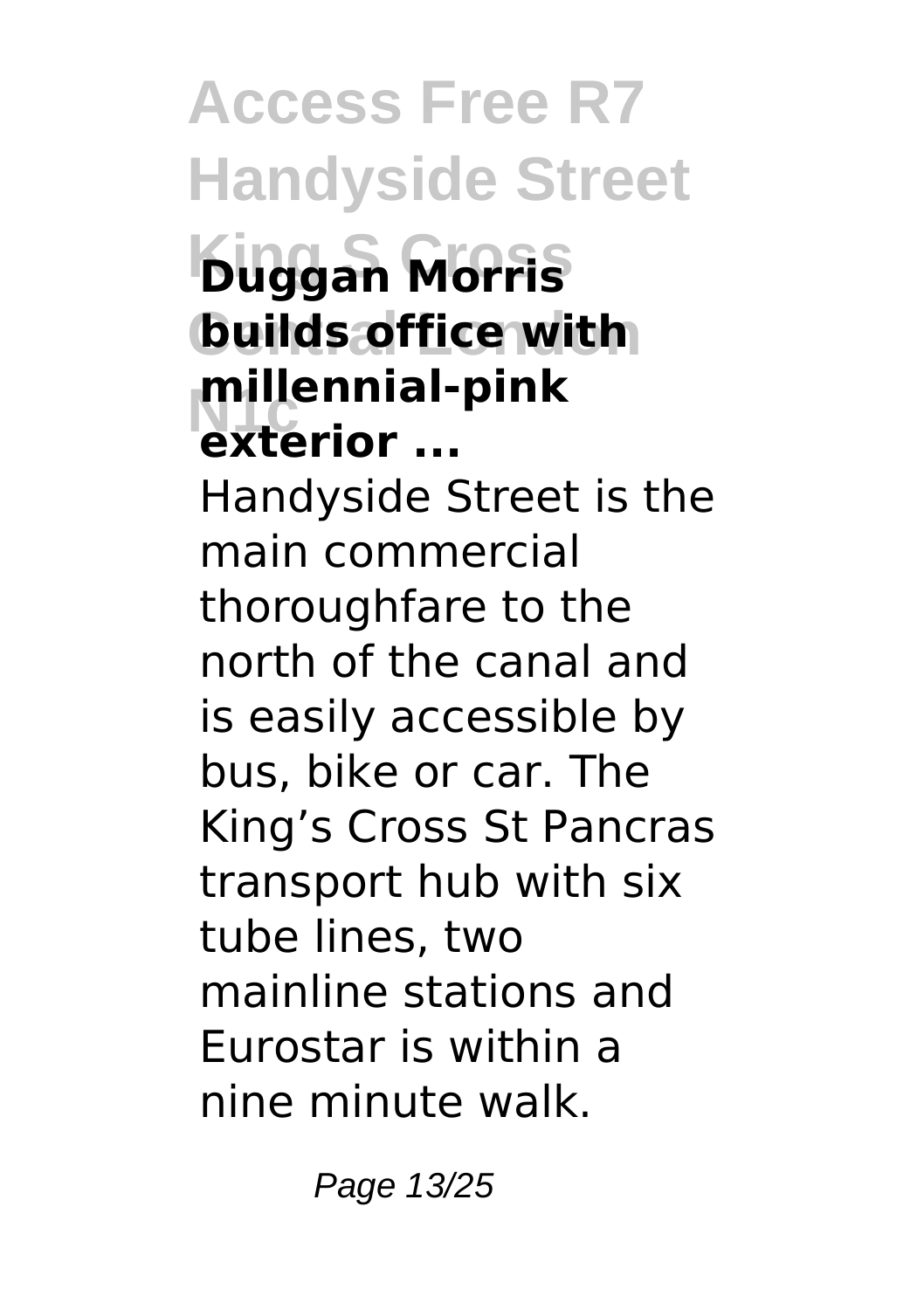### **Access Free R7 Handyside Street King S Cross Handyside at King's Crossal London Loney Architects has**<br>
created an office block Coffey Architects has at 22 Handyside Street that aims to recreate the feel of the former industrial spaces in King's Cross, London.

**Coffey Architects recalls industrial spaces for King's ...** 14-18 Handyside Street King's Cross London N1C 4DN Everyman On The Corner (Screen 4)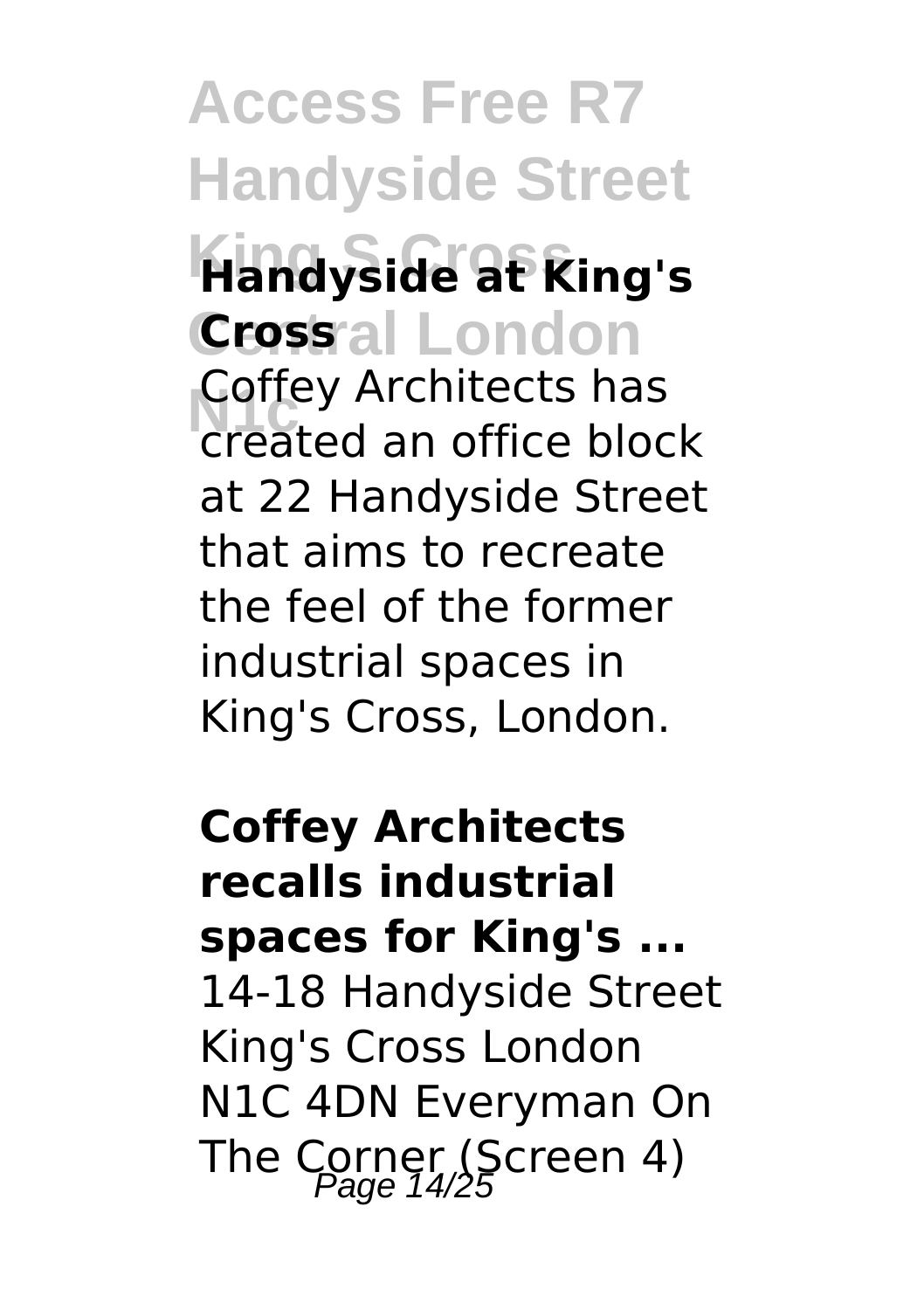**Access Free R7 Handyside Street Plimsoll Building 1** Handyside Street<sub>n</sub> **N1c** N1C 4BP FYI! Screen 4 King's Cross, London is our Plimsoll Building screening room which is a 150 yard walk from ...

## **King's Cross - Everyman Cinema**

R7 is an 11-story-high building in the fastdeveloping area of King's Cross. It's a civicminded, pinkenveloped office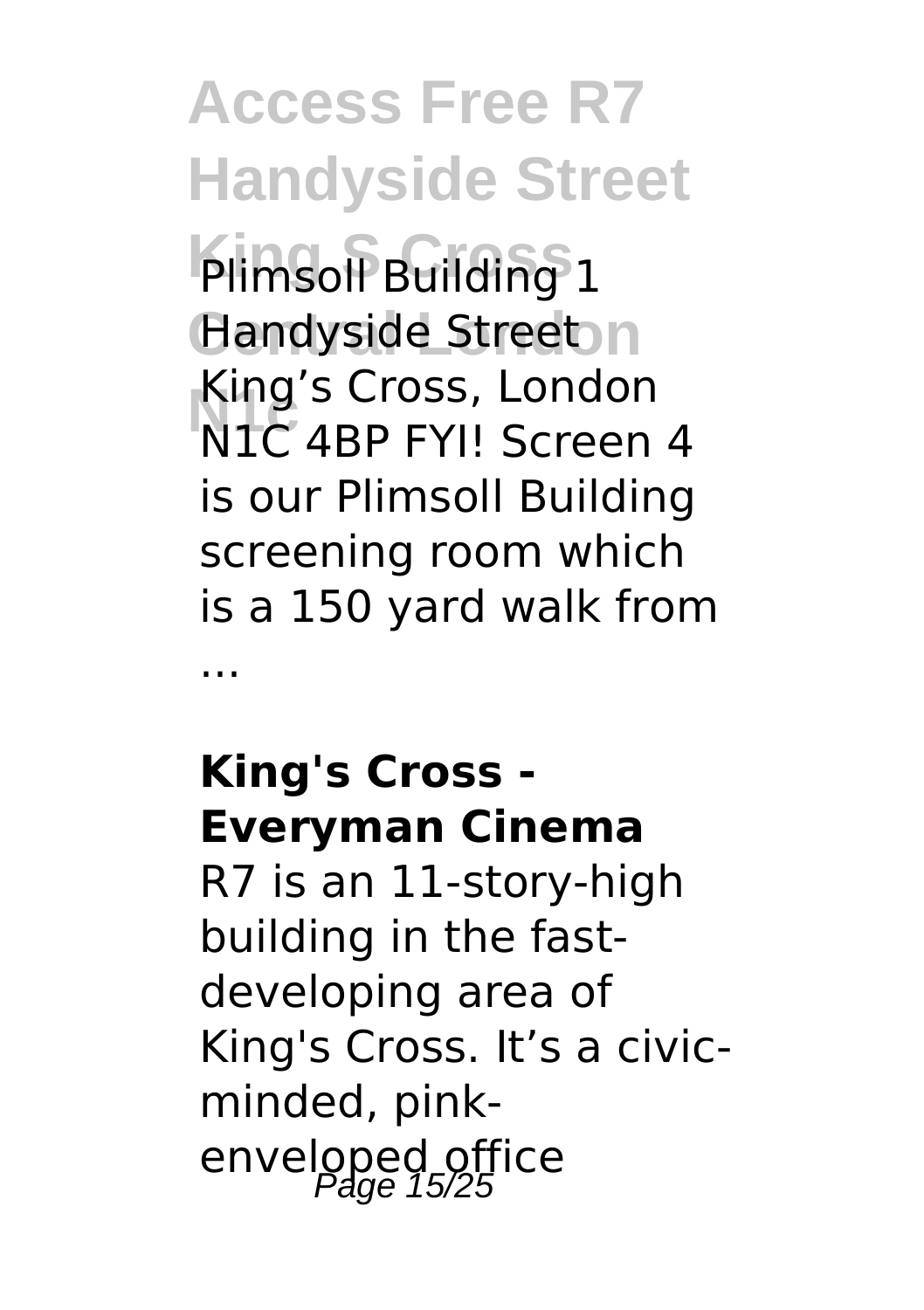**Access Free R7 Handyside Street building, with a public** lobby, cinema<sub>ndon</sub> **N1c** bar. restaurant and cocktail

### **R7 /**

### **Morris+Company | ArchDaily**

We're open for eat in, takeaway or Deliveroo.. OPENING HOURS FROM JULY 2020. HAPPY FACE. Monday - Wednesday: 5.30pm-10.00pm . Thursday – Saturday  $12$ pm- $3$ pm,  $^{12}$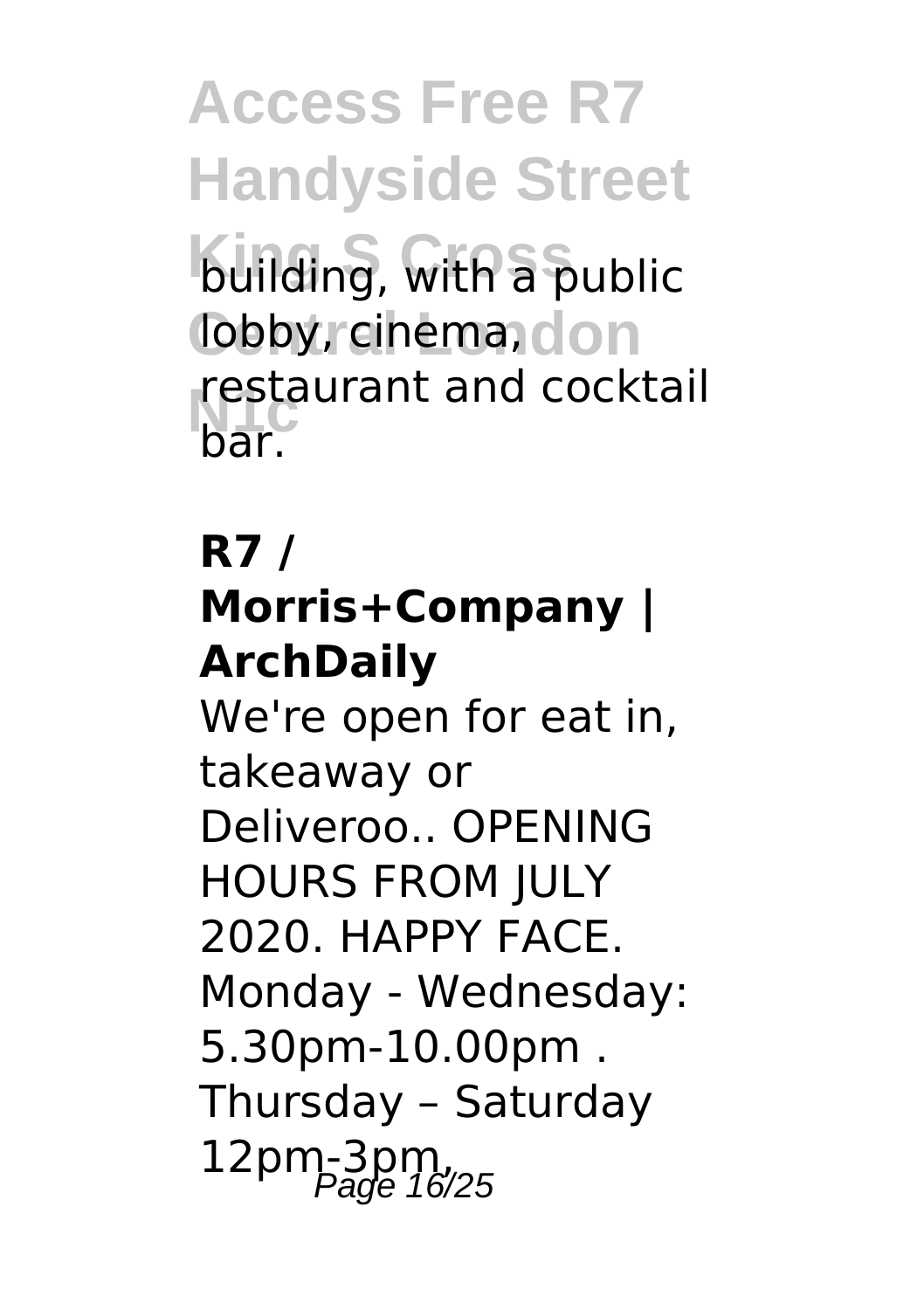**Access Free R7 Handyside Street King S Cross** 5.30pm-10.30pm. Sunday: 12pm-3pm, **N1c** 5.30pm-9pm

#### **Homepage - Happy Face Pizza**

corner of Handyside Street and York Way, overlooking Handyside Gardens to the south. Q1 fits in to people's needs, being just a few minutes' walk from King's Cross and St Pancras International stations. Six underground lines, two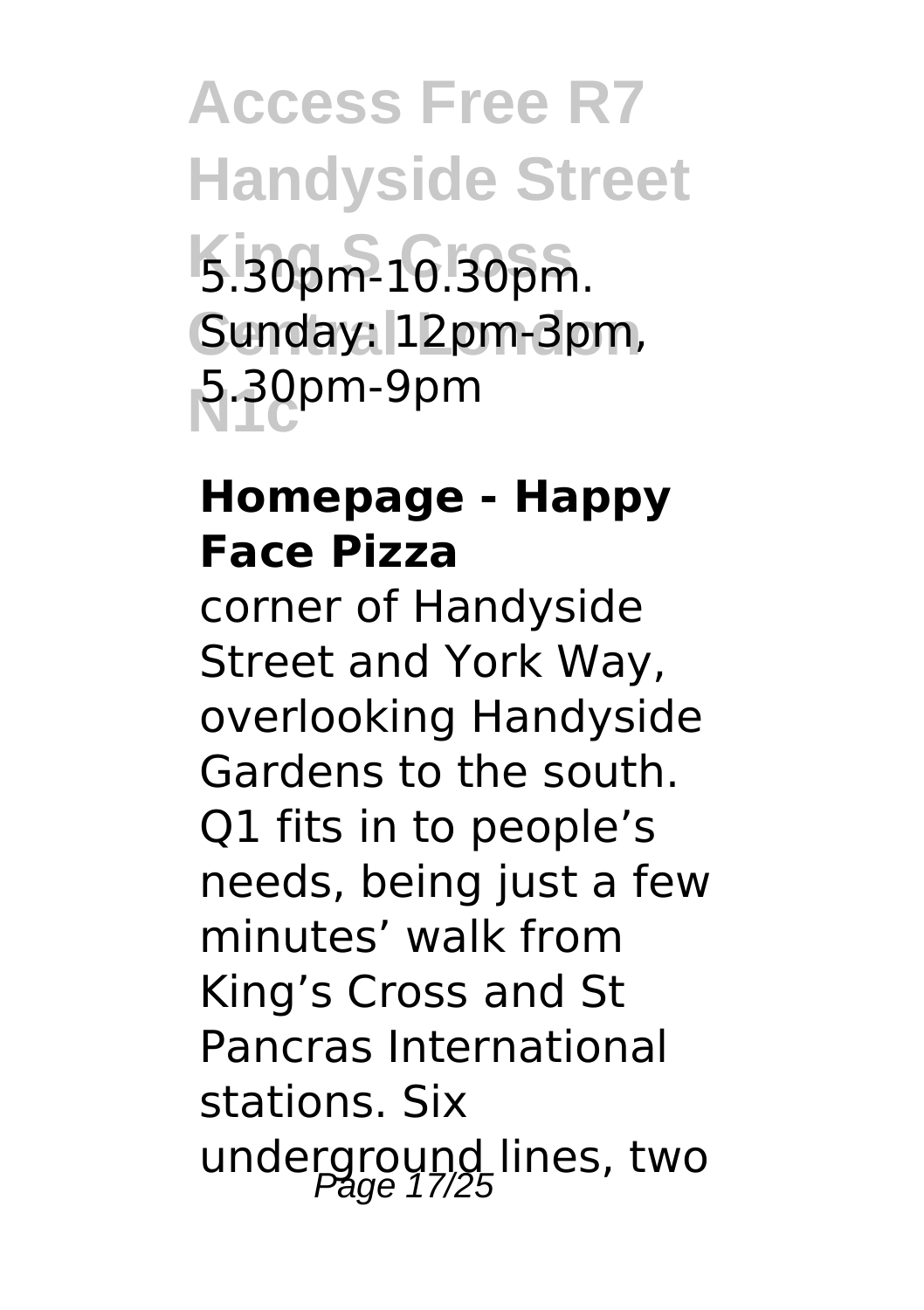**Access Free R7 Handyside Street** of London's principal mainline stations, and **N1c** connects directly to the Eurostar that mainland Europe, all

#### **BUILDING - Savills**

22 Handyside Street is now open for business in the 67-acre King's Cross redevelopment, an especially impressive feat as it spans three rail tunnels.

# London's Coffey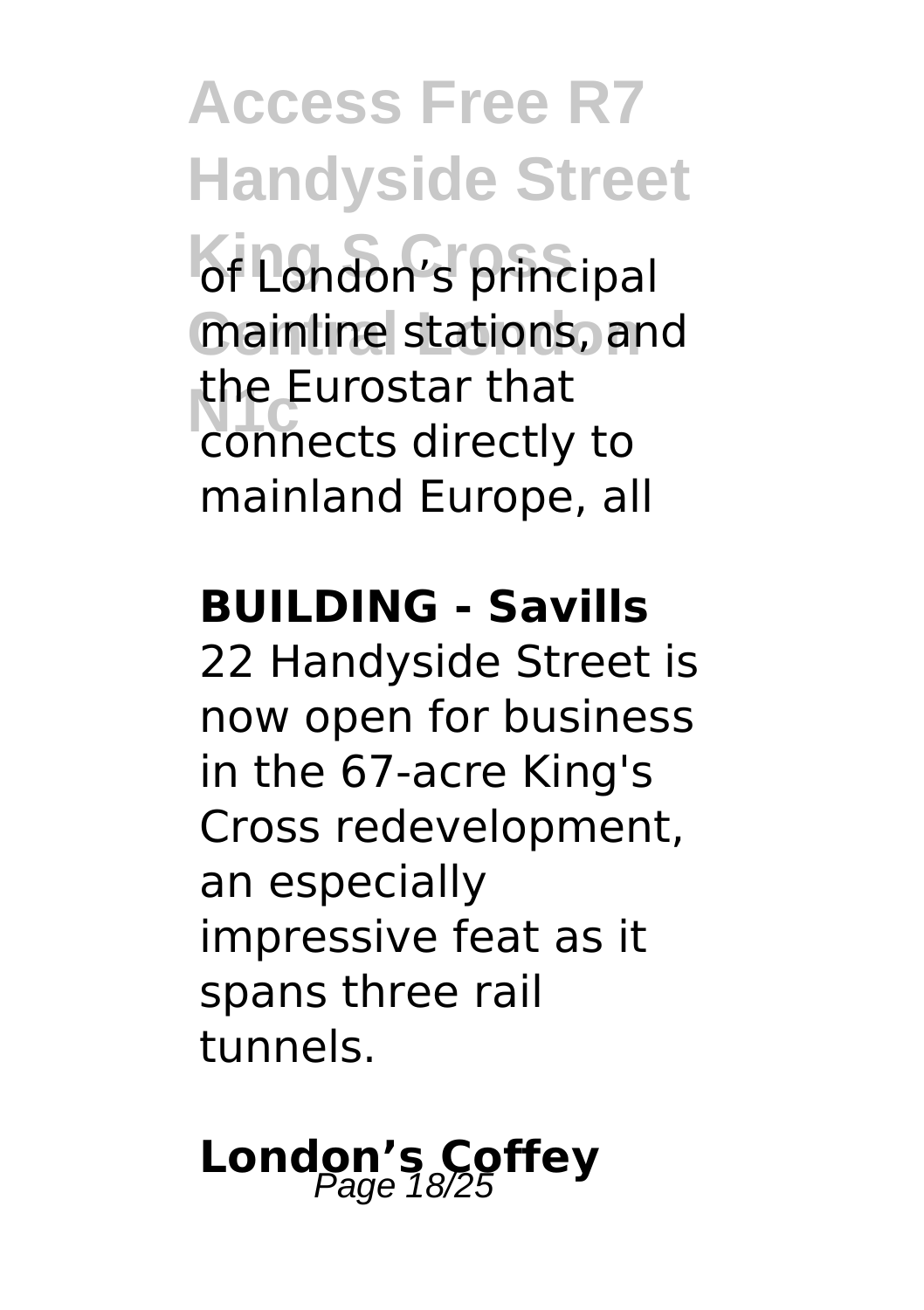**Access Free R7 Handyside Street King S Cross Architects opens a Central London luminous, Nghtweight** ...<br>DeepMind R7, 14-16 **lightweight ...** Handyside Street King's Cross London, UK N1C 4DN. About me. I am a Research Scientist working at DeepMind in the Deep Learning Team.

#### **Francisco J. R. Ruiz**

S2, Handyside Street, Kings Cross 18 / 12 / 2018. HDR | Andrew Reid's Commercial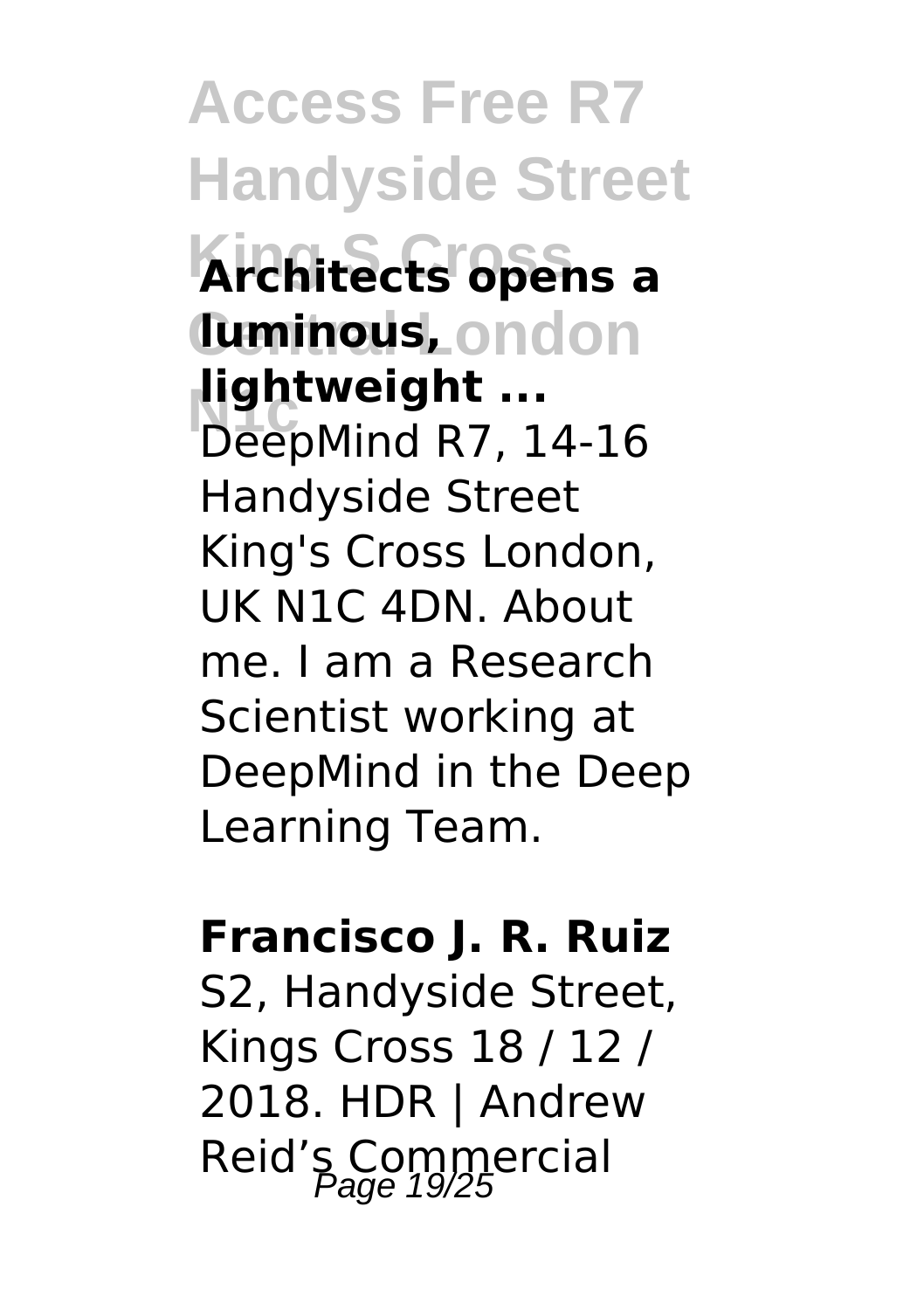# **Access Free R7 Handyside Street**

team is very pleased to be working with ISG on **N1c** smart S2 Building as a 9-floor fit-out of the part of the ongoing large-scale regeneration of King Cross, London.

#### **S2, Handyside Street, Kings Cross**

Handyside Street, King's Cross, N1C £700,000 (Leasehold) Handyside Street, King's Cross, N1C £700,000 (Leasehold)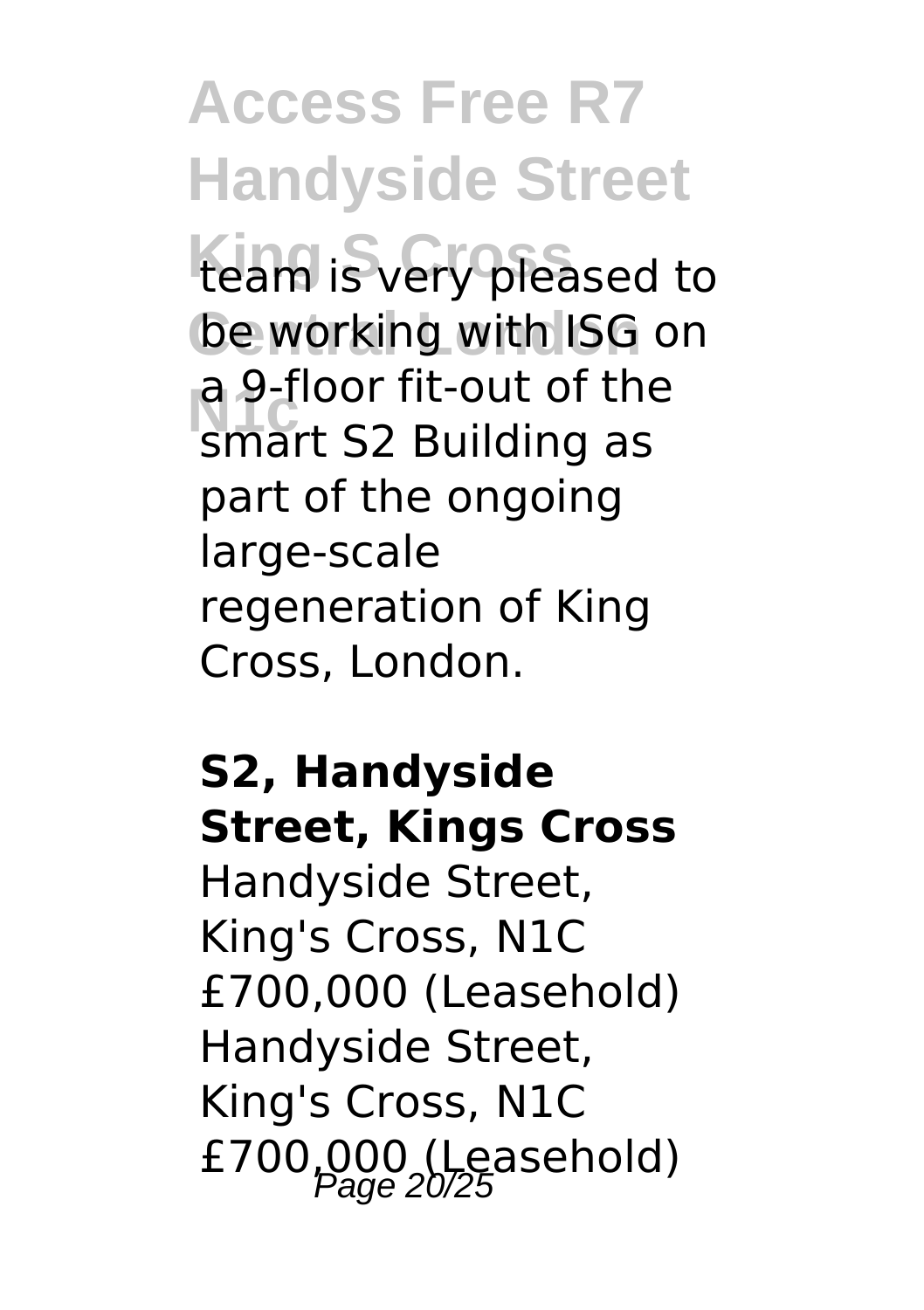**Access Free R7 Handyside Street** Interactive map. **Bloomsbury Office N1c** Museum Street, 020 7291 0650 26 London, WC1A 1JU Properties in Nearby Streets. Properties in Wells Street, Bloomsbury, W1T ...

#### **Handyside Street, King's Cross, N1C - Portico**

Pre-let success A steelframed solution was the answer for the latest standout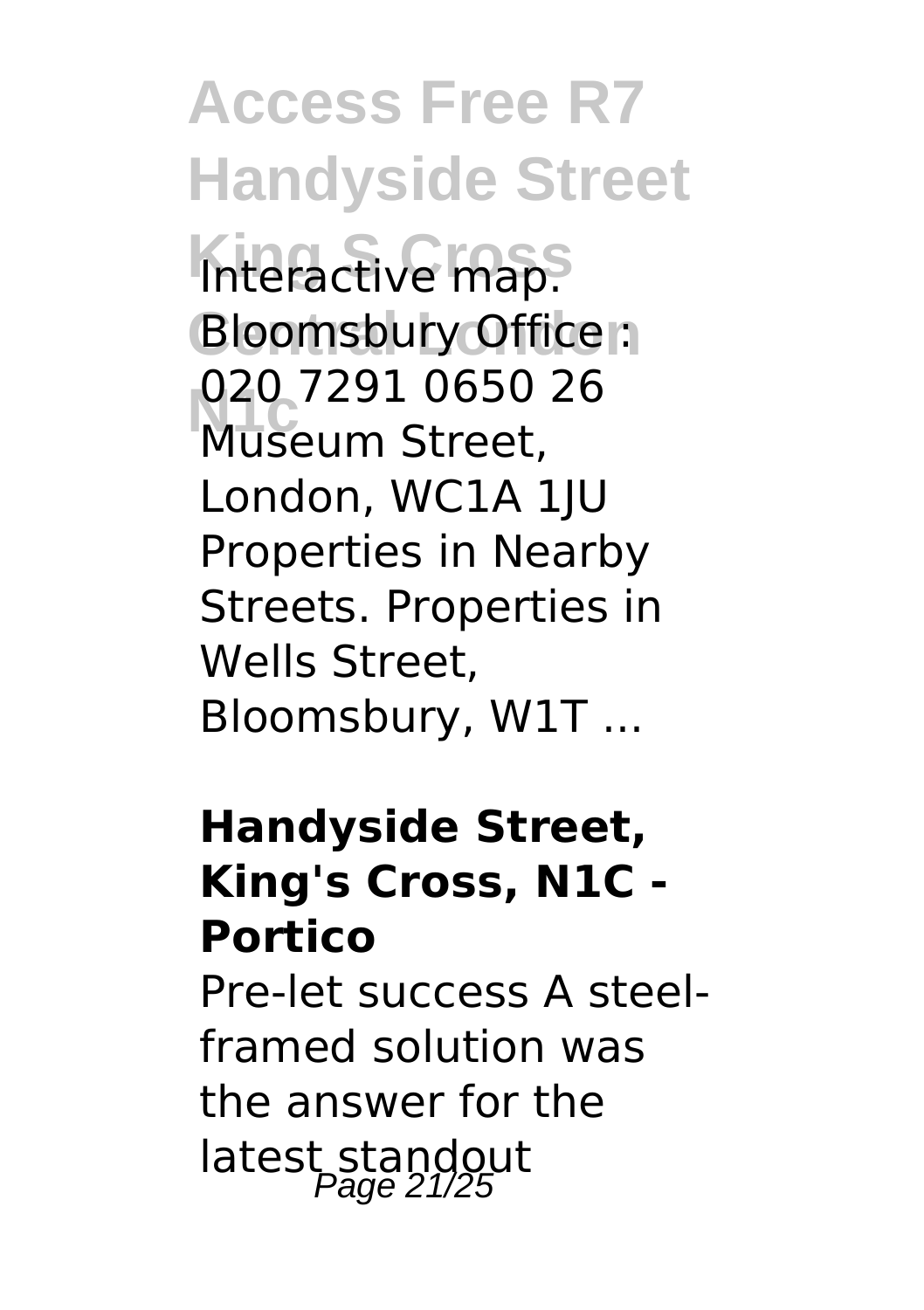**Access Free R7 Handyside Street kommercial**<sup>oss</sup> development in on **London s King S Cross.**<br>By Martin Cooper. The London's King's Cross. latest steel-framed building to top-out at the large King's Cross development is Building S2, situated on Handyside Street. Already fully let, the 12-storey building will offer 23,000m 2 of space and is set to achieve a BREEAM ...

## **Building S2, Kings**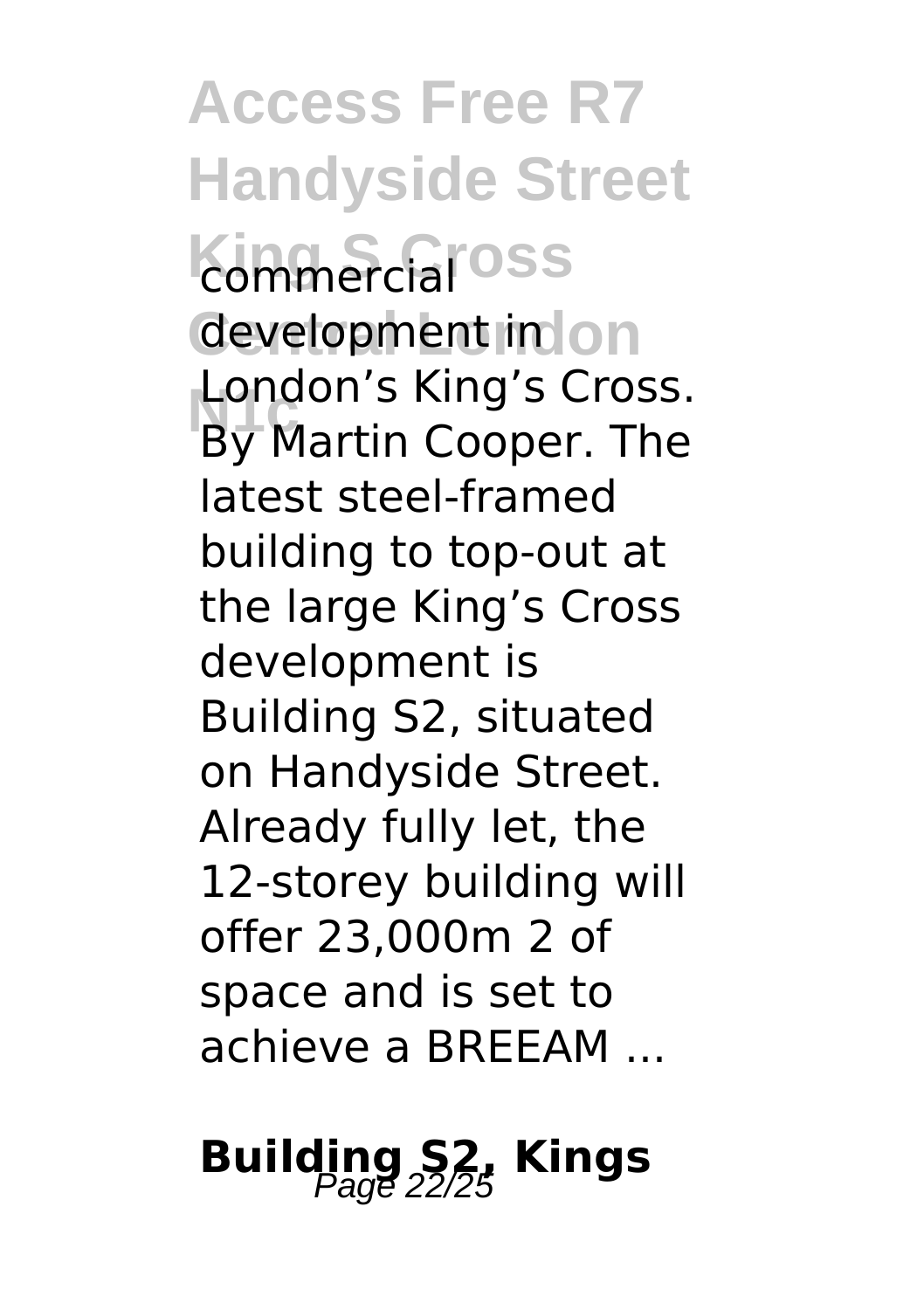**Access Free R7 Handyside Street King S Cross Cross, London - Stee Central London lConstruction.info N1c** Week, confirmed by A report in Property MBW sources, suggests that Sony is closing in on 124,000 square feet of space in King's Cross at 4 Handyside Street.We're told that the most senior figures at the major music company have now approved the relocation, and that the move is expected to happen in  $2021$ .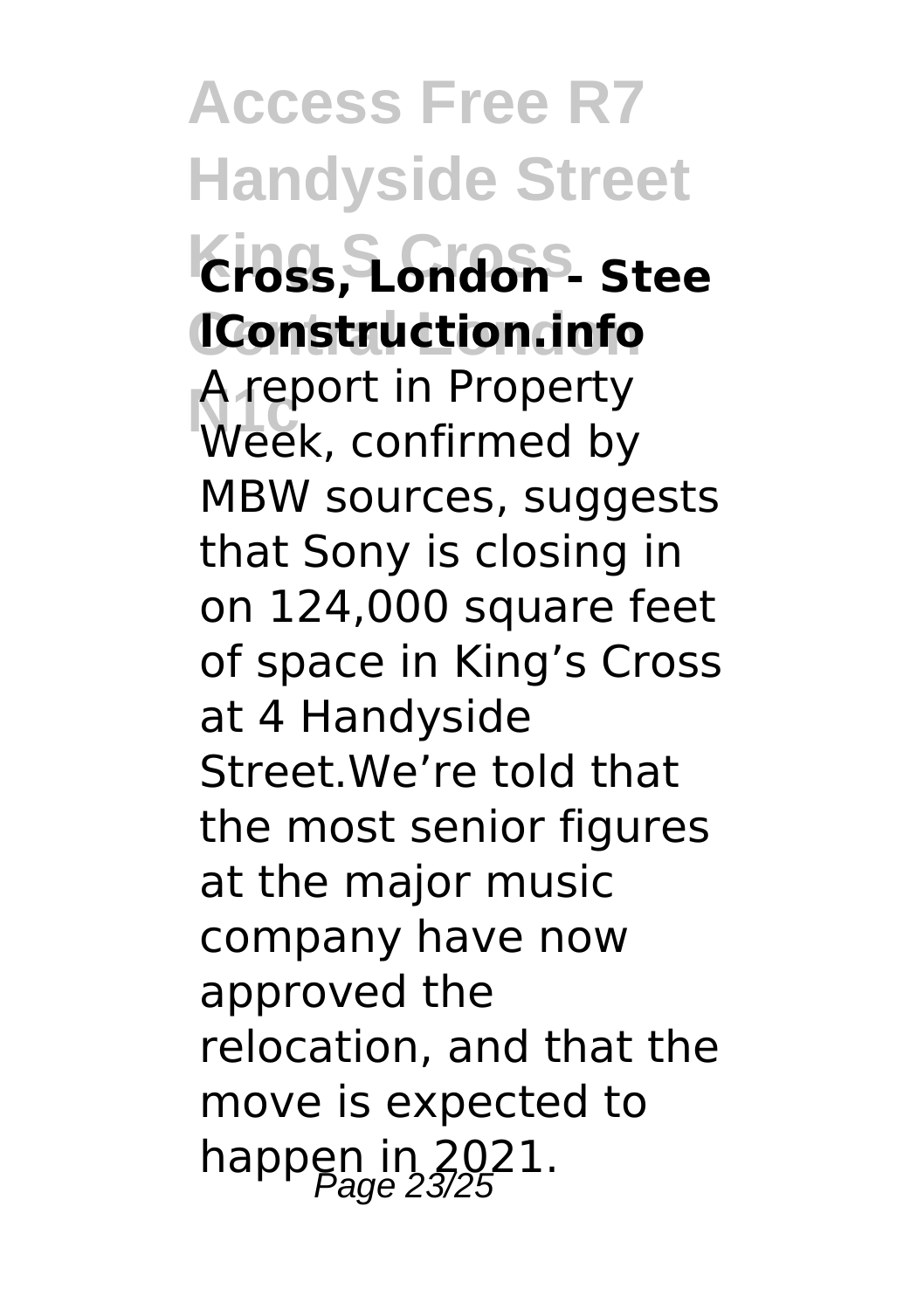# **Access Free R7 Handyside Street King S Cross**

**Sony set to make N1c UK's epicenter of ... King's Cross the** 1 bedroom flat for rent in Handyside Street, King's Cross, London, N1C United Kingdom £595. 1 Bedrooms 1 Bathrooms 1 RECEPTION\_ROOMS 1 bedroom apartment to rent in King's Cross, N1C. A brand new one bedroom apartment situated on the 6th floor of the Plimsoll<br>Page 24/25